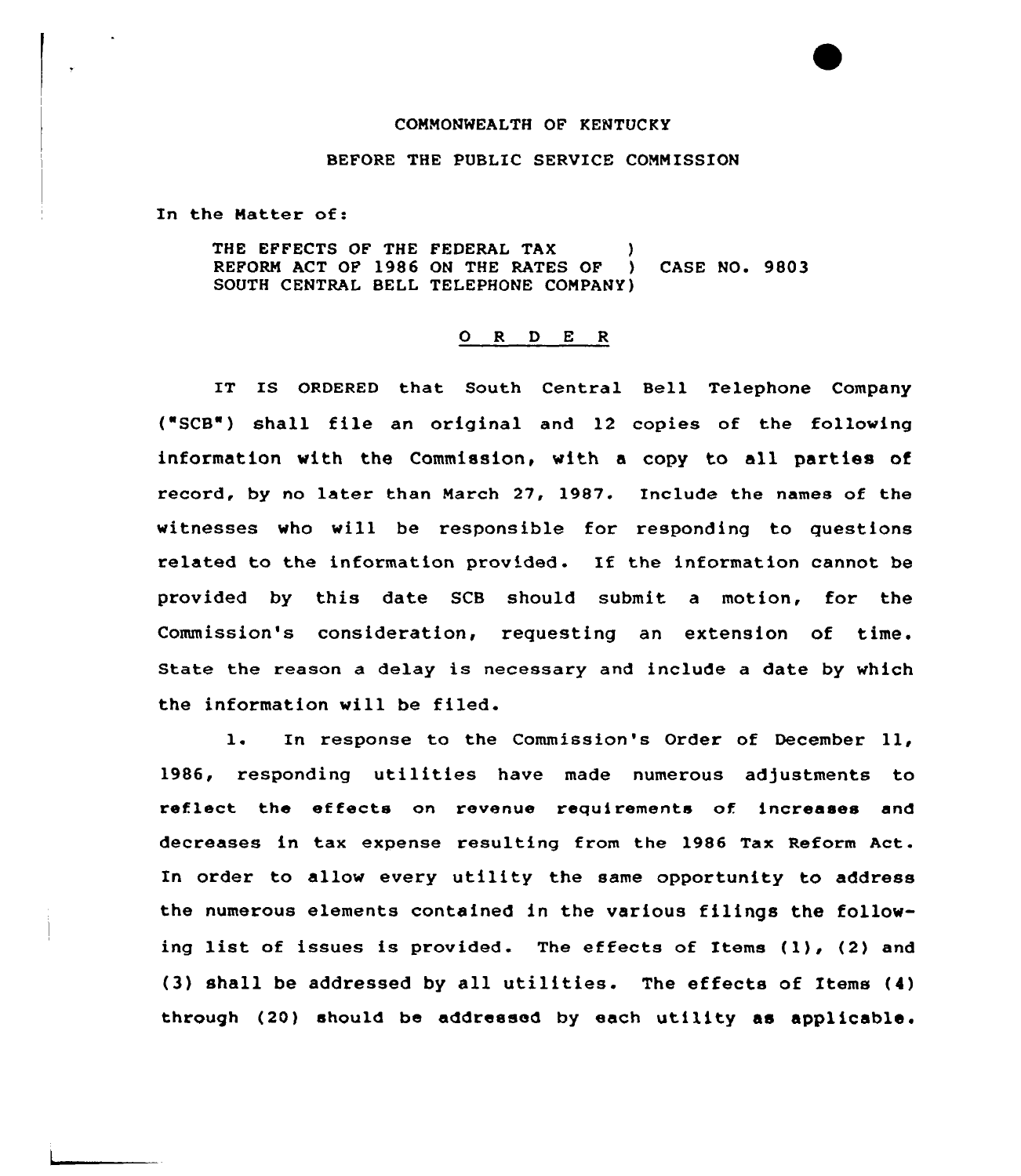For each item below, provide the dollar amount for each adjustment or, for items omitted, an explanation as to why the information is not being supplied. Include a detailed explanation and workpapers of how each amount was determined and a reconciliation of the sum of these adjustments to the total amount of revenue requirement affect included in the original application.

- (1) Federal tax rate change <sup>46</sup> to <sup>34</sup> percent.
- (2) Amortization of excess deferred taxes.
	- (a) Depreciation related.
	- (b) Non-depreciation related.
- (3) Unbilled revenues.
- (4) Alternative minimum tax.
- Kentucky income taxes.  $(5)$
- (6) Investment tax credits.
- $(7)$ Capitalized overheads.
- (8) Capitalized interest.
- $(9)$ Depreciation.
- (10) Vacation pay.
- (11) ESOP <sup>~</sup>
- (12) Pension expense.
- (13) Uncollectible accounts and bad debt reserve.
- (14) Provision for 80 percent of certain business expense deductions.
- (15) Contributions in aid of construction.
- (16) Customer advances for construction.
- (17) Super fund taxes.
- (18) PGAs.

 $-2-$